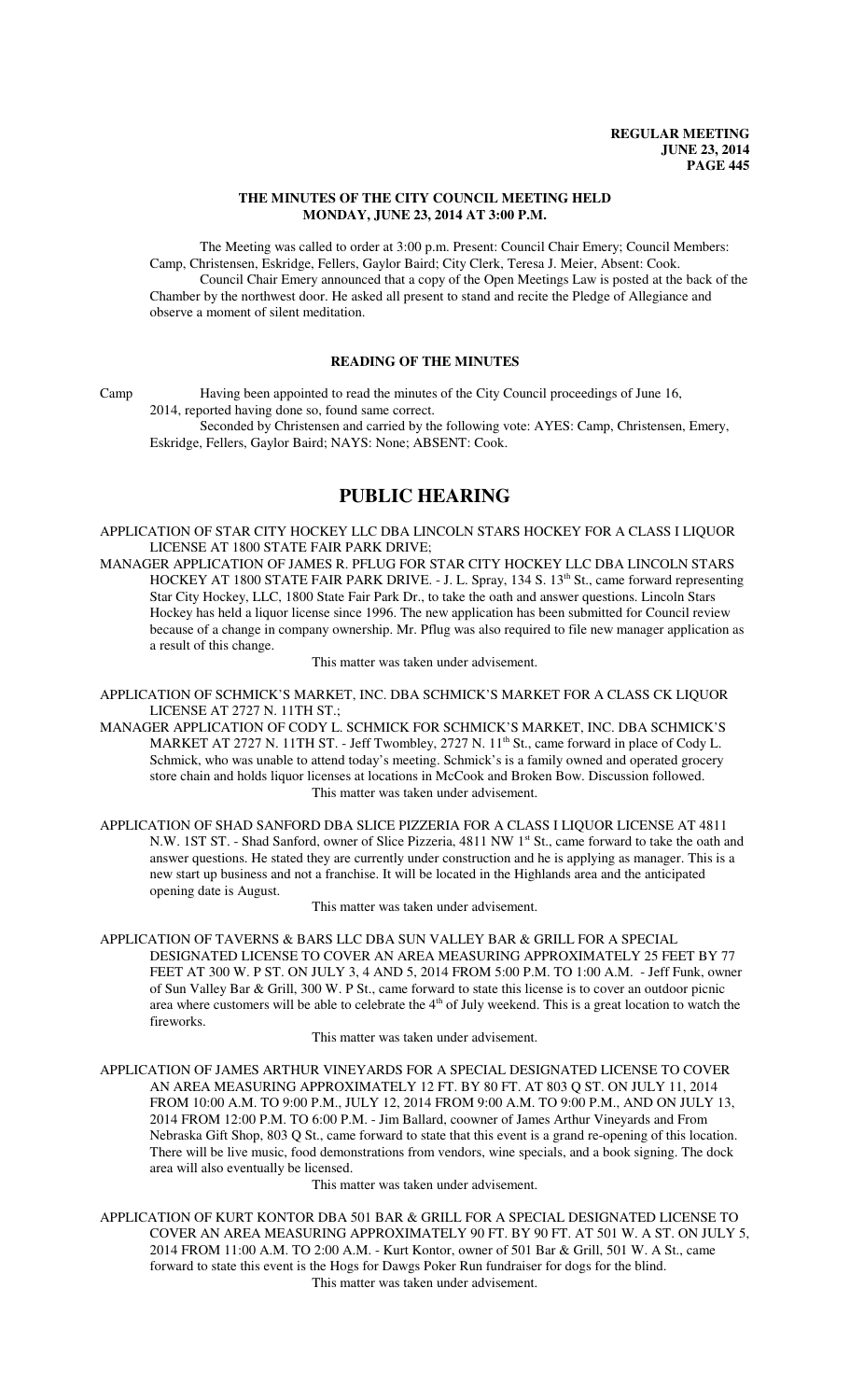APPLICATION OF BARKEL ENTERPRISES INC. DBA PANIC FOR A SPECIAL DESIGNATED LICENSE TO COVER AN AREA MEASURING APPROXIMATELY 100 FT. BY 50 FT. AT 200 S. 18TH ST. ON JULY 11 AND 12, 2014 FROM 10:00 A.M. TO 2:00 A.M. - Kara Kugler, co-owner of Panic, 200 S. 18th St., came forward to state this SDL is to extend the beer garden for the 7<sup>th</sup> annual LGBT event. This matter was taken under advisement.

TEXT AMENDMENT NO. 14004 – AMENDING SECTION 27.63.320 RELATING TO SPECIAL PERMITS TO ALLOW COMMUNITY UNIT PLANS IN THE R-7 AND R-8 ZONING DISTRICT BY SPECIAL PERMIT; AMENDING SECTION 27.65.020, COMMUNITY UNIT PLAN REQUIREMENTS, TO ALLOW COMMUNITY UNIT PLANS IN THE R-7 AND R-8 ZONING DISTRICTS AND PROVIDING FOR THE CALCULATION OF THE MAXIMUM PERMITTED DENSITY THEREOF; AMENDING THE CATCHHEAD OF SECTION 27.65.070 TO REFLECT ITS APPLICABILITY TO COMMUNITY UNIT PLANS IN THE R-7 AND R-8 ZONING DISTRICTS; AMENDING SECTION 27.65.090 RELATING TO PARKING WITHIN COMMUNITY UNIT PLANS TO ALLOW THE PLANNING COMMISSION TO MAKE CERTAIN MODIFICATIONS TO THE PARKING REQUIREMENTS SET FORTH IN CHAPTER 27.67; AMENDING SECTION 27.67.040 TO ESTABLISH THE PARKING REQUIREMENT FOR DWELLINGS FOR NONRELATED PERSONS FOR FOUR TO SIX PERSONS LIVING AS A SINGLE HOUSEKEEPING UNIT PERMITTED UNDER A COMMUNITY UNIT PLAN AS ONE SPACE PER RESIDENT; AND AMENDING SECTION 27.67.065 TO DELETE SPECIAL PARKING REQUIREMENTS FOR COMMUNITY UNIT PLANS. (RELATED ITEMS: 14-71, 14R-166);

TEXT AMENDMENT 14005 – APPLICATION OF ELSEY PARTNERS TO AMEND CHAPTER 3.35 OF THE DESIGN STANDARDS FOR COMMUNITY UNIT PLANS TO PROVIDE MAXIMUM DENSITY STANDARDS FOR THE R-7 AND R-8 RESIDENTIAL ZONING DISTRICTS AND TO PROVIDE FOR THE CALCULATION OF A TOTAL MAXIMUM DENSITY AND MAXIMUM CLUSTER DENSITY FOR DWELLING UNITS WHEN THE PROPERTY WITHIN THE BOUNDARIES OF A CUP INCLUDES PROPERTY LOCATED IN MORE THAN ONE RESIDENTIAL ZONING DISTRICT. (RELATED ITEMS: 14-71, 14R-166) (ACTION DATE: 6/30/14) - Derek Zimmerman, Baylor Evnen Law Firm, 1248 O St., Ste. 600, came forward on behalf of the applicant to state the two changes are to amend the Special Permit section of the Code to allow Community Unit Plans (CUP) in the R-7 and R-8 Districts, to provide for calculations for maximum densities within those, and to amend sections pertaining to design standards for CUPs. They are allowed by special permit in the R-1 through R-6 districts. The purpose of CUPs is to provide flexibility to residential developers. We tried to determine why the R-7 and R-8 districts were not included under the 1979 zoning ordinance change. Historically, R-8 zones allowed more density than today. Most R-8 districts are located near downtown, and ideas about density in those areas have changed somewhat. Discussion followed.

Marvin Krout, Director of Planning, came forward to state the changes are simply relocating the standards from one section to another, where they make more sense and will be easier to find. In answer to Council questions, he stated that through a Special Permit, Planning is allowed to approve dwelling units that can have more than three unrelated individuals in the R-1 through R-5 zoning districts, and in those approved projects, the parking standard is one for every resident. In the CUP provisions today, sometimes there is a maximum density, and minimum parking requirement in certain districts. For the most part, they are consistent with the standards of the base districts. There are a couple of areas where the standards differ, and they seem like arbitrary determinations, so we have given the Planning Commission the flexibility to make decisions on a case-by-case basis, which allows for a more detailed site plan and thus more accommodation to the surrounding neighbors.

Wendy Thrasher, 806 Y St., came forward in opposition to state she attempted to appeal the decision of the Planning Commission to suspend, waive and rewrite long standing zoning ordinances to allow Mr. Elsey to ignore parking and traffic flow requirements in order to construct his proposed student housing project. The appeal was not accepted because it missed the fourteen day deadline. After conducting research, it is still unclear whether appeals must be filed within fourteen consecutive days or fourteen business days. She stated she strongly disagrees that the surrounding neighborhood and real property adjacent to the area will not be adversely affected, that North Bottoms residents will support this, and that it will provide any health or safety benefits to the community. If these changes are allowed, overflow parking will spill into neighborhood and create problems for emergency and other large vehicles.

Mr. Krout returned to state he does not have the details of the appeal.

Rick Peo, Law Department, came forward to state the notice of appeal must be made within fourteen consecutive days, with day one beginning the first full day after the date of Planning Commission's decision.

Mr. Krout stated that while the CUP was approved and cannot be appealed after fourteen days, there is the rezoning request and all of Ms. Thrasher's arguments are appropriate to introduce as evidence. Elsey Partners cannot build the plan without the R-8 zoning.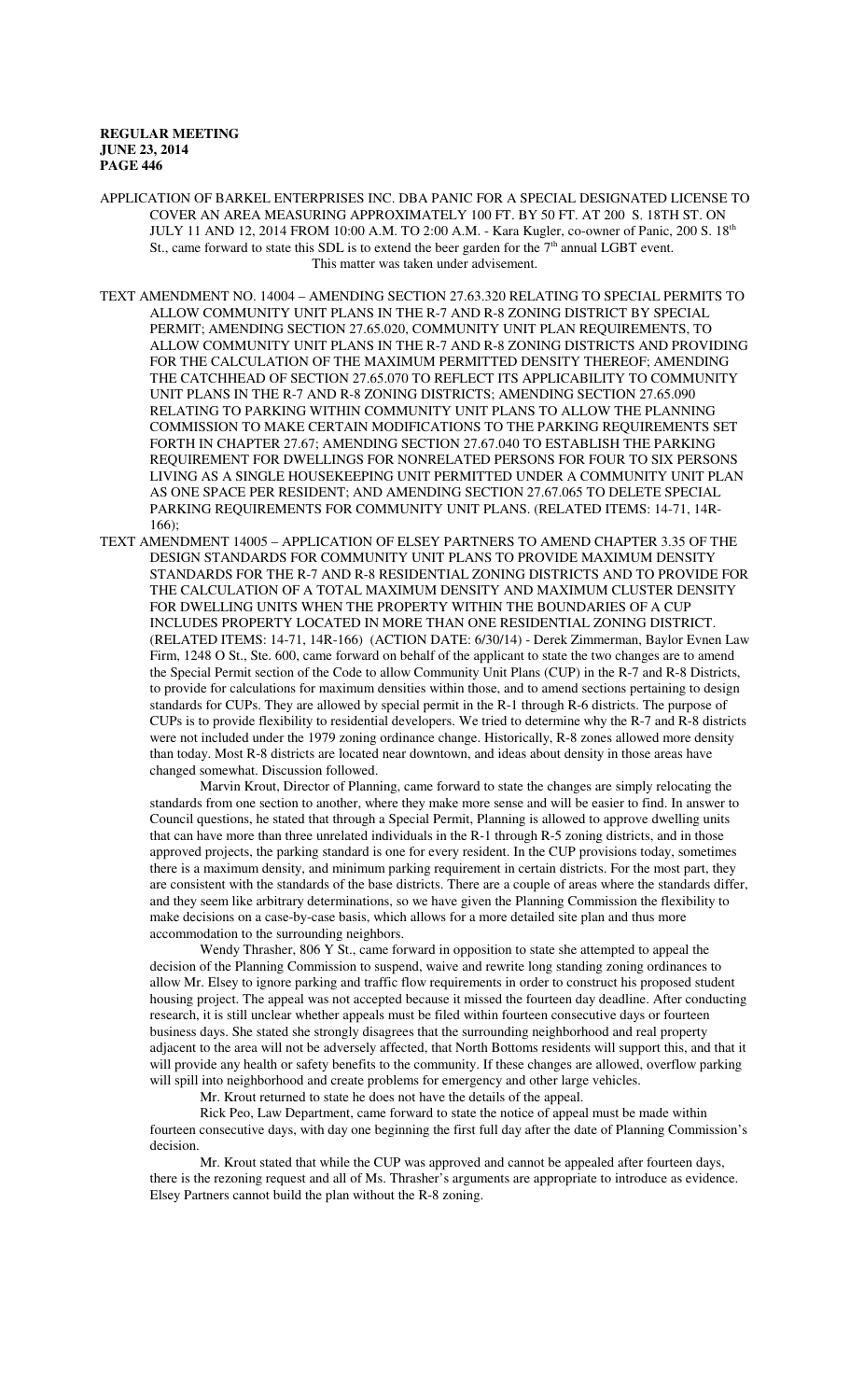Becky Schenaman, 817 Y St., came forward to state that as a lifelong resident of North Bottoms, she has concerns about parking, especially on Charleston Street. People park in the neighborhood during football and baseball games. It once took a relative in the neighborhood two hours to get out. What would happen if there were an emergency during one of these events? The streets are narrow and if people park on both sides, it is difficult to get through. There are additional issues with renters having parties with many guests, and garbage build up during games. Soon there will be additional sports in the area. Council must address this parking issue.

This matter was taken under advisement.

- COMP. PLAN CONFORMANCE 14011 APPROVING THE ANTELOPE VALLEY REDEVELOPMENT PLAN TO ADD THE "ELEVEN HUNDRED Y STREET PROJECT" FOR 126 DWELLING UNITS ON APPROXIMATELY 2.2 ACRES, GENERALLY LOCATED BETWEEN 10TH STREET ON THE WEST, Y STREET ON THE SOUTH, N. 12TH STREET ON THE EAST AND THE EAST/WEST ALLEY BETWEEN Y STREET AND CHARLESTON STREET ON THE NORTH. (RELATED ITEMS: 14-71, 14R-166, 14R-164, 14-73) (ACTION DATE: 6/30/14);
- CHANGE OF ZONE 14011 APPLICATION OF ELSEY PARTNERS FOR A CHANGE OF ZONE FROM B-3 COMMERCIAL DISTRICT, R-4 RESIDENTIAL DISTRICT AND I-1 INDUSTRIAL DISTRICT TO R-8 RESIDENTIAL DISTRICT ON PROPERTY GENERALLY LOCATED AT NORTH 10TH STREET AND Y STREET. (RELATED ITEMS: 14-71, 14R-166, 14R-164, 14-73) - David Landis, Director of Urban Development, came forward to state this is the description for the potential project proposed by Elsey Partners. It allows evaluation as to whether or not it will be in conformance with the Comprehensive Plan and if it is a desirable project to pursue. The area is a long block, approximately 2.2 acres, and is located the required amount of distance from the railroad tracks. It is in a floodplain, so those standards will also be met. If the project moves forward, it will also include a number of public improvements including paving of alleys, construction of a median, sidewalks, storm and sewer drains, lights, and street trees. At two neighborhood meetings, there were concerns expressed about additional traffic and adding more apartments. It was approved unanimously by the Planning Commission and the Urban Design Committee. Discussion followed.

Chris Elsey, 1532 College Ave., Manhattan, KS, came forward to state that Elsey Partners is a family owned student housing development company with an in-house architect, managers, and contractors. The company seeks to be good neighbors in the communities within which it invests. This site is attractive due to its walkability to the University campus, the stadium, downtown, and the Haymarket, where many students are employed. The entire block is under contract. Access will be via a slip road. The higher-end housing will include an even mix of 1, 2 and 3 bedroom units and will be targeted towards students and young professionals. We have addressed many of the traffic concerns. Student housing generates about a third of the trips generated by a typical apartment complex, mainly because students walk to class. The building design itself includes a step deck design, with the highest point facing the stadium, and stepping down to transition into the neighborhood. Discussion followed.

Walt Bleich, 1062 Y Street, came forward to state that at first, he opposed this project because his house faces the football stadium, and he also has concerns about parking and traffic. However, much of the opposition by the neighborhood is based on nostalgia and remembering how the neighborhood used to be. The school is closed, there are not many young children there, and of the twelve houses on his block, only three are owner occupied. The developer is working with the neighborhoods. This project will provide a buffer to the railroad tracks. There are not parties in apartment complexes the way there are in converted rental properties. Paving the alley will create less dust, less maintenance and the landscaping will improve the look. Mr. Bleich stated he is now in favor of this project moving forward.

Wendy Thrasher, 806 Y St., came forward to state she is concerned about traffic and pedestrian safety. The garages of many residents are located in the alley. Would the alley vacation and paving have an impact on their access or that of emergency vehicles? The safety of the courtyard and pool at the proposed complex should be considered carefully. The City has never fixed  $12<sup>th</sup>$  Street until now, and the bridge is also in terrible disrepair. She added that the overall revitalization of this neighborhood has been successful and there are fewer disorderly households and less garbage after games, so that causes hesitation about building a new student housing project.

Marvin Krout returned for staff rebuttal. He stated the alley will remain public and will be widened and paved, so access will be enhanced. The front setback was reduced but will have a landscaped tree area. Street trees would be planted by the developer and maintained by the City. Studies have shown that traffic volume decreases with student housing in the downtown area. Discussion followed.

David Landis returned to state that this neighborhood has been invested in, with projects like a \$50,000 injection into the park, and the addition of lights. Generally, fewer of those funds are available now. With the use of TIF funds via this project, you can expect other enhancements and upgrades to be made to the neighborhood surrounding the development.

This matter was taken under advisement.

APPROVING A STARTRAN TRANSPORTATION AGREEMENT BETWEEN THE CITY OF LINCOLN AND THE BOARD OF REGENTS OF THE UNIVERSITY OF NEBRASKA TO EXPAND THE EXISTING TRANSIT SERVICE TO INCLUDE SERVICE FROM BOTH CAMPUSES TO INNOVATION CAMPUS FOR A TERM OF AUGUST 24, 2015 THROUGH AUGUST 14, 2020 - Chris Connoly, Law Department, came forward to state this is a new agreement with the University of Nebraska to provide bus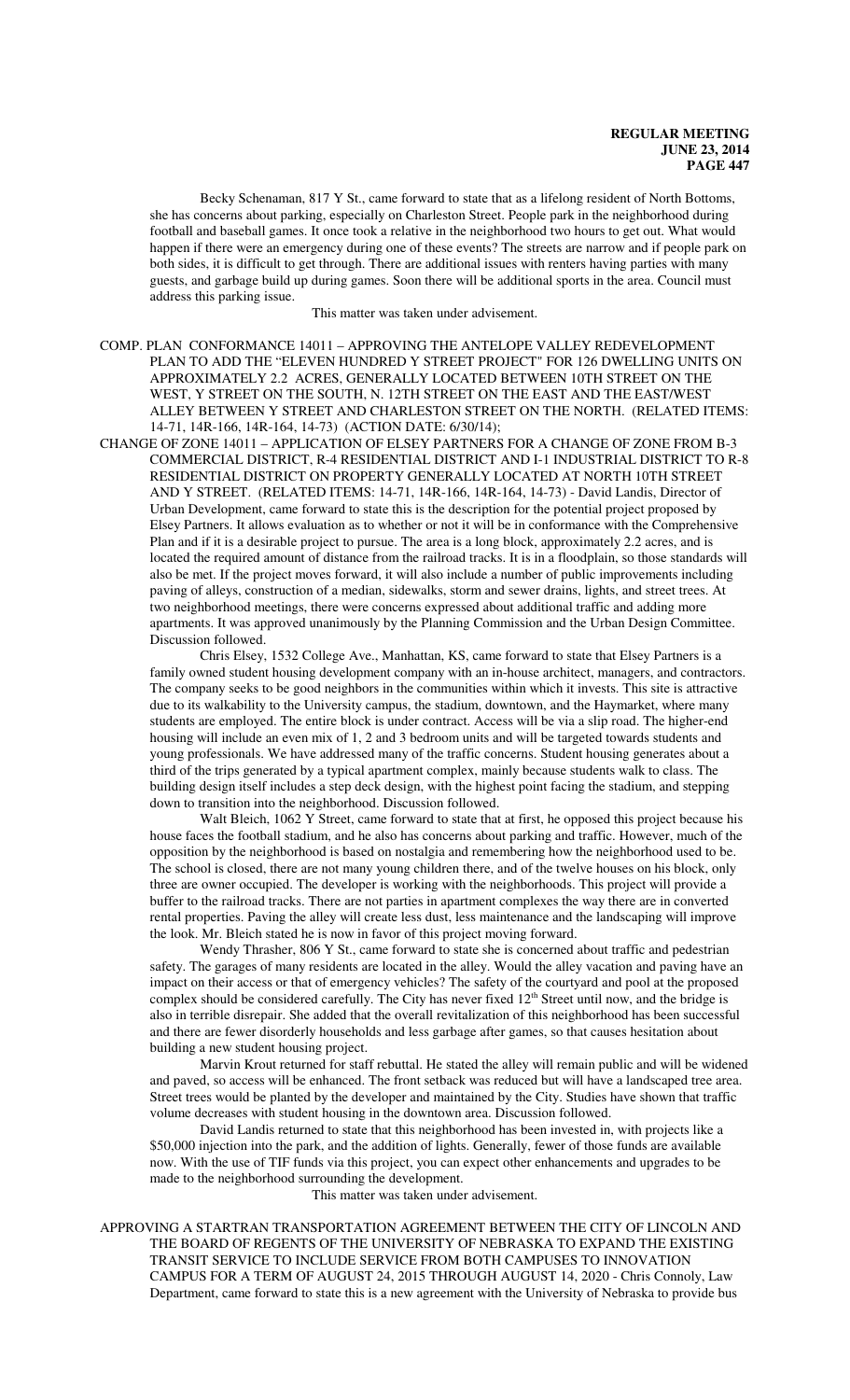service to Innovation Campus. It will also allow for StarTran to purchase four new buses. The agreement runs for five years and will like be extended beyond that. This was also approved by the Board of Regents. Mike Davis, Transit Manager for StarTran, came forward to state that the StarTran Advisory Board also approves this agreement. Discussion followed.

This matter was taken under advisement.

APPROVING A LEASE AGREEMENT BETWEEN THE CITY OF LINCOLN AND LOBO'S CITY MEX, INC. FOR THE LEASE OF PROPERTY GENERALLY LOCATED AT 344 NORTH 27TH STREET FOR A TWO YEAR TERM - David Landis, Director of Urban Development, came forward to state the structure on this property was abandoned for many years and then burned. The City was asked by the North 27<sup>th</sup> Street Business Improvement District (BID) to buy and demolish it. Fair market value was paid, as required, and additional expenses went to the demolition and for tree removal. The adjacent business operator is now interested in using the space to meet his needs for parking, suppliers, and a permanent home for a food truck. In this arrangement, the City would retain ownership of the lot but would relinquish responsibility for the maintenance and taxes to the lessee. Discussion followed.

Raul Lobo, 344 N. 27<sup>th</sup> St., came forward on behalf of his father, who owns Lobo's City Mex. He stated that their business sells specialized grocery import products to customers from all over Nebraska, as well as convenience items to the neighborhood. There is interest in the potential to purchase the property in the future. Discussion followed.

Kurt Donaldson,  $27<sup>th</sup>$  Street BID Association, 2860 R street, came forward in support of this item to state that there is a public purpose in improving businesses and demolishing derelict structures on major arterial streets. If this lot is paved, it will still be paved and useful in the future; gravel may be less expensive in the short-term, but it is not as desirable a long-term option.

Maurice Baker, 3250 Starr St., came forward representing Clinton Neighborhood Association, officially in favor of this agreement. He stated that projects like these should not be viewed as individual packages. To only analyze the effect of improving one isolated area ignores the overall improvement made to other existing properties, and to the economic and tax base for the City as a whole. He stated that he is also against using gravel in the lot in place of paving.

Russel Irwin, Clinton Neighborhood Organization, 3270 Merrill St., came forward to state that anything that improves this area is a benefit to the whole community. He is also against using gravel in the parking lot.

This matter was taken under advisement.

COMP. PLAN CONFORMANCE 14010 – APPROVING THE ASSIGNMENT OF A PERMANENT CONSERVATION EASEMENT TO THE CITY OF LINCOLN FOR THE PURPOSE OF PRESERVING FLOOD STORAGE VOLUME IN THE SALT CREEK STORAGE AREA, ON PROPERTY GENERALLY LOCATED AT S. 1ST STREET AND W. SOUTH STREET - Rick Peo, Law Department, came forward to state Motion to Amend No. 1 is to insert the missing date.

Ben Higgins, Public Works & Utilities Department, came forward to state that in order to comply with Salt Creek storage standards to build a building, this easement is needed.

Gus Ponstingl, MAPCO, Inc., no address given, came forward on behalf of Dallman Revocable Trust to answer questions about the conservation easement.

Andew Willis, Cline Williams Wright Johnson & Oldfather, LLC, 233 S. 13<sup>th</sup> St., Ste. 1900, came forward to state the easement has been agreed upon by all parties, and it is being assigned to the City for enforcement.

This matter was taken under advisement.

# **COUNCIL ACTION**

## **REPORTS OF CITY OFFICERS**

CLERK'S LETTER AND MAYOR'S APPROVAL OF RESOLUTIONS AND ORDINANCES PASSED BY THE CITY COUNCIL ON JUNE 9, 2014 - CLERK presented said report which was placed on file in the Office of the City Clerk. **(27-1)**

REQUEST OF PUBLIC WORKS TO SET THE HEARING DATE OF MONDAY, JULY 28, 2014, AT 5:30 P.M. & PLACE ON THE FORMAL CITY COUNCIL AGENDA THE FOLLOWING:

| 14-69 | PROVIDE AUTHORITY TO CREATE A PAVING DISTRICT IN NW 10TH FROM W. |
|-------|------------------------------------------------------------------|
|       | DAWES TO W. BELMONT ST. AND ASSESS THE COST THEREOF AGAINST      |
|       | THE BENEFITTED PROPERTY OWNERS.                                  |
| 14-70 | PROVIDE AUTHORITY TO CREATE & ORDER A SPECIAL ASSESSMENT 6-      |
|       | INCH WATER DISTRICT IN GOODHUE BLVD., FROM A TO B STS., AND      |
|       | ASSESS THE COST THEREOF AGAINST THE BENEFITTED PROPERTIES.       |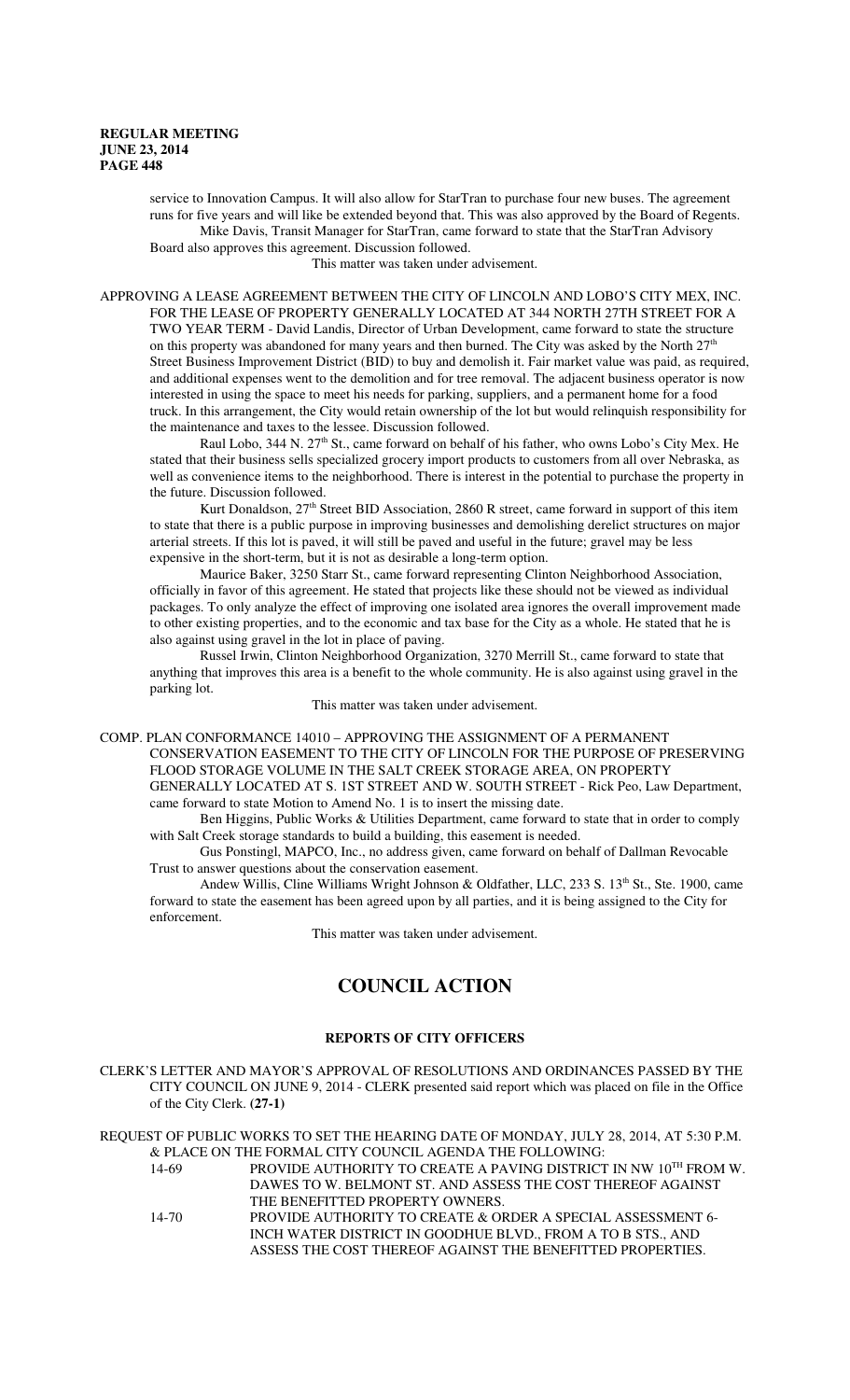#### **PETITIONS & COMMUNICATIONS**

#### REFERRED TO THE PLANNING DEPARTMENT:

Change of Zone 14016 - Requested by Hoogland Foods, LLC, from O-2 Suburban Office District to B-1 Local Business District, on property generally located at N. 70th St. and Adams St. Change of Zone 14017 - Requested by Rokeby Holdings, Ltd., from AG Agricultural District to R-3 Residential District, on property generally located at S. 70th St. and Rokeby Rd. Special Permit 14014 - Requested by A. Michael Alesio, to allow a parking lot, including a request to waive the setback requirements, on property generally located at 4702 Cooper Ave. Special Permit 14015 - Requested by Rokeby Holdings, Ltd., for authority to develop the Grandview Estates First Addition Community Unit Plan, consisting of 316 single family dwelling lots with a maximum allowed density of 760 dwelling units, on approximately 109.22 acres, including requests to waive maximum block length and to allow sanitary sewer to run opposite street grades, on property generally located at S. 70th St. and Rokeby Rd.

## PLACED ON FILE IN THE OFFICE OF THE CITY CLERK:

Administrative Amendment 14034 to Use Permit 101A, requested by Professional Park North Partners, LLC, approved by the Planning Director on June 16, 2014, to enlarge the floor area from 15,550 to 17,000 sq. ft. on Lot 4; reduce the setback on the north boundary to zero; and adjust the Land Use Table, on property generally located at N. 26<sup>th</sup> St. and Ticonderoga Dr.

### **LIQUOR RESOLUTIONS**

APPLICATION OF STAR CITY HOCKEY LLC DBA LINCOLN STARS HOCKEY FOR A CLASS I LIQUOR LICENSE AT 1800 STATE FAIR PARK DRIVE - CLERK read a resolution, introduced by Jon Camp, who moved its adoption for approval:

A-88338 BE IT RESOLVED by the City Council of the City of Lincoln, Nebraska:

That after hearing duly had as required by law, consideration of the facts of this application, the Nebraska Liquor Control Act, and the pertinent City ordinances, the City Council recommends that the application of Star City Hockey LLC dba Lincoln Star Hockey for a Class "I" liquor license at 1800 State Fair Park Drive, Lincoln, Nebraska, for the license period ending April 30, 2015, be approved with the condition that:

1. All employees must possess a valid Responsible Beverage Server/Seller Permit as required by Section 5.04.124 of the Lincoln Municipal Code.

2. The premises must comply in every respect with all city and state regulations. The City Clerk is directed to transmit a copy of this resolution to the Nebraska Liquor Control Commission.

#### Introduced by Jon Camp

Seconded by Eskridge and carried by the following vote: AYES: Camp, Christensen, Emery, Eskridge, Fellers, Gaylor Baird; NAYS: None; ABSENT: Cook.

MANAGER APPLICATION OF JAMES R. PFLUG FOR STAR CITY HOCKEY LLC DBA LINCOLN STARS HOCKEY AT 1800 STATE FAIR PARK DRIVE - CLERK read a resolution, introduced by Jon Camp, who moved its adoption for approval:

A-88339 WHEREAS, Star City Hockey LLC dba Lincoln Stars Hockey located at 1800 State Fair Park

Drive, Lincoln, Nebraska has been approved for a Retail Class "I" liquor license, and now requests that James R. Pflug be named manager;

WHEREAS, James R. Pflug appears to be a fit and proper person to manage said business. NOW, THEREFORE, BE IT RESOLVED by the City Council of the City of Lincoln, Nebraska: That after hearing duly had as required by law, consideration of the facts of this application, the Nebraska Liquor Control Act, and the pertinent City ordinances, the City Council recommends that James

R. Pflug be approved as manager of this business for said licensee. The City Clerk is directed to transmit a copy of this resolution to the Nebraska Liquor Control Commission. Introduced by Jon Camp

Seconded by Eskridge and carried by the following vote: AYES: Camp, Christensen, Emery, Eskridge, Fellers, Gaylor Baird; NAYS: None; ABSENT: Cook.

#### APPLICATION OF SCHMICK'S MARKET, INC. DBA SCHMICK'S MARKET FOR A CLASS CK LIQUOR LICENSE AT 2727 N. 11TH ST - CLERK read a resolution, introduced by Jon Camp, who moved its adoption for approval:

A-88340 BE IT RESOLVED by the City Council of the City of Lincoln, Nebraska:

That after hearing duly had as required by law, consideration of the facts of this application, the Nebraska Liquor Control Act, and the pertinent City ordinances, the City Council recommends that the application of Schmick's Market, Inc. dba Schmick's Market for a Class "CK" liquor license at 2727 North 11th Street, Lincoln, Nebraska, for the license period ending October 31, 2014, be approved with the condition that: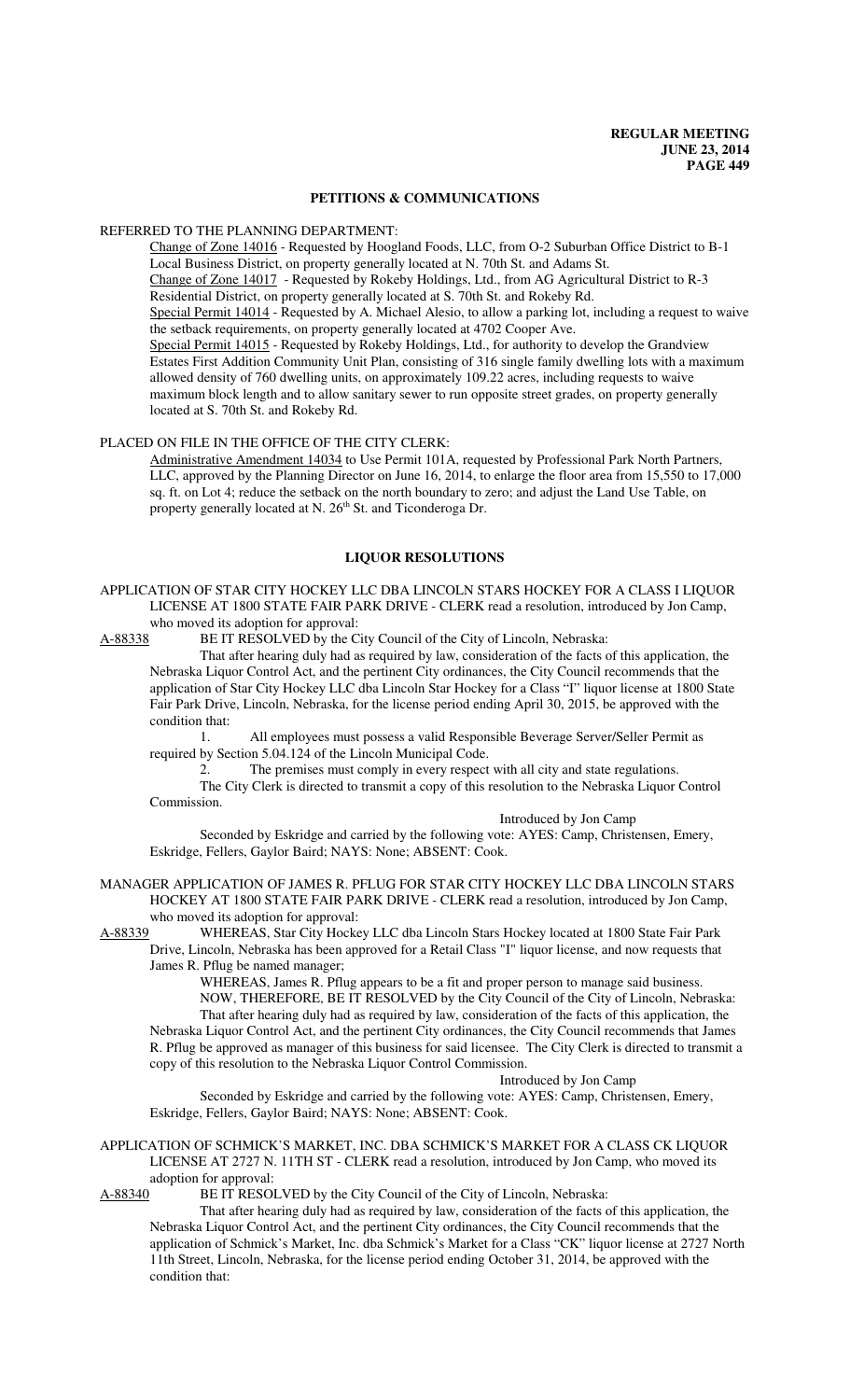1. All employees must possess a valid Responsible Beverage Server/Seller Permit as required by Section 5.04.124 of the Lincoln Municipal Code.

2. The premises must comply in every respect with all city and state regulations. The City Clerk is directed to transmit a copy of this resolution to the Nebraska Liquor Control Commission.

Introduced by Jon Camp

Seconded by Eskridge and carried by the following vote: AYES: Camp, Christensen, Emery, Eskridge, Fellers, Gaylor Baird; NAYS: None; ABSENT: Cook.

MANAGER APPLICATION OF CODY L. SCHMICK FOR SCHMICK'S MARKET, INC. DBA SCHMICK'S MARKET AT 2727 N. 11TH ST - CLERK read a resolution, introduced by Jon Camp, who moved its

adoption for approval:<br>A-88341 WHEREAS. WHEREAS, Schmick's Market, Inc. dba Schmick's Market located at 2727 North 11th Street, Lincoln, Nebraska has been approved for a Retail Class "CK" liquor license, and now requests that Cody L.

Schmick be named manager;

WHEREAS, Cody L. Schmick appears to be a fit and proper person to manage said business. NOW, THEREFORE, BE IT RESOLVED by the City Council of the City of Lincoln, Nebraska:

That after hearing duly had as required by law, consideration of the facts of this application, the Nebraska Liquor Control Act, and the pertinent City ordinances, the City Council recommends that Code L. Schmick be approved as manager of this business for said licensee. The City Clerk is directed to transmit a copy of this resolution to the Nebraska Liquor Control Commission.

Introduced by Jon Camp

Seconded by Eskridge and carried by the following vote: AYES: Camp, Christensen, Emery, Eskridge, Fellers, Gaylor Baird; NAYS: None; ABSENT: Cook.

APPLICATION OF SHAD SANFORD DBA SLICE PIZZERIA FOR A CLASS I LIQUOR LICENSE AT 4811 N.W. 1ST ST - CLERK read a resolution, introduced by Jon Camp, who moved its adoption for approval:

A-88342 BE IT RESOLVED by the City Council of the City of Lincoln, Nebraska:

That after hearing duly had as required by law, consideration of the facts of this application, the Nebraska Liquor Control Act, and the pertinent City ordinances, the City Council recommends that the application of Shad Sanford dba SlIce Pizzeria for a Class "I" liquor license at 4811 N.W. 1st Street,

Lincoln, Nebraska, for the license period ending April 30, 2015, be approved with the condition that: 1. Applicant must successfully complete the responsible beverage server training course

required by Section 5.04.035 of the Lincoln Municipal Code within 30 days of approval of this resolution. 2. All employees must possess a valid Responsible Beverage Server/Seller Permit as required by Section 5.04.124 of the Lincoln Municipal Code.

3. The premises must comply in every respect with all city and state regulations.

The City Clerk is directed to transmit a copy of this resolution to the Nebraska Liquor Control Commission.

Introduced by Jon Camp

Seconded by Eskridge and carried by the following vote: AYES: Camp, Christensen, Emery, Eskridge, Fellers, Gaylor Baird; NAYS: None; ABSENT: Cook.

APPLICATION OF TAVERNS & BARS LLC DBA SUN VALLEY BAR & GRILL FOR A SPECIAL DESIGNATED LICENSE TO COVER AN AREA MEASURING APPROXIMATELY 25 FEET BY 77 FEET AT 300 W. P ST. ON JULY 3, 4 AND 5, 2014 FROM 5:00 P.M. TO 1:00 A.M - CLERK read a resolution, introduced by Jon Camp, who moved its adoption for approval:<br>A-88343 BE IT RESOLVED by the City Council of the City of Lincoln. Ne

BE IT RESOLVED by the City Council of the City of Lincoln, Nebraska:

That after hearing duly had as required by law, consideration of the facts of this application, the Nebraska Liquor Control Act, and the pertinent City ordinances, the City Council recommends that the application of Taverns & Bars LLC dba Sun Valley Bar & Grill for a special designated license to cover an area measuring approximately 25 feet by 77 feet at 300 West P Street, Lincoln, Nebraska, on July 3, 4 and 5, 2014, between the hours of 5:00 p.m. and 1:00 a.m., be approved with the condition that the premise complies in every respect with all City and State regulations and with the following requirements:

- 1. Identification to be checked, wristbands required on all parties wishing to consume alcohol.
- 2. Adequate security shall be provided for the event.
- 3. The area requested for the permit shall be separated from the public by a fence or other means.
- 4. Responsible alcohol service practices shall be followed.
- 5. Adequate parking is to be provided for customer parking.

Introduced by Jon Camp

Seconded by Eskridge and carried by the following vote: AYES: Camp, Christensen, Emery, Eskridge, Fellers, Gaylor Baird; NAYS: None; ABSENT: Cook.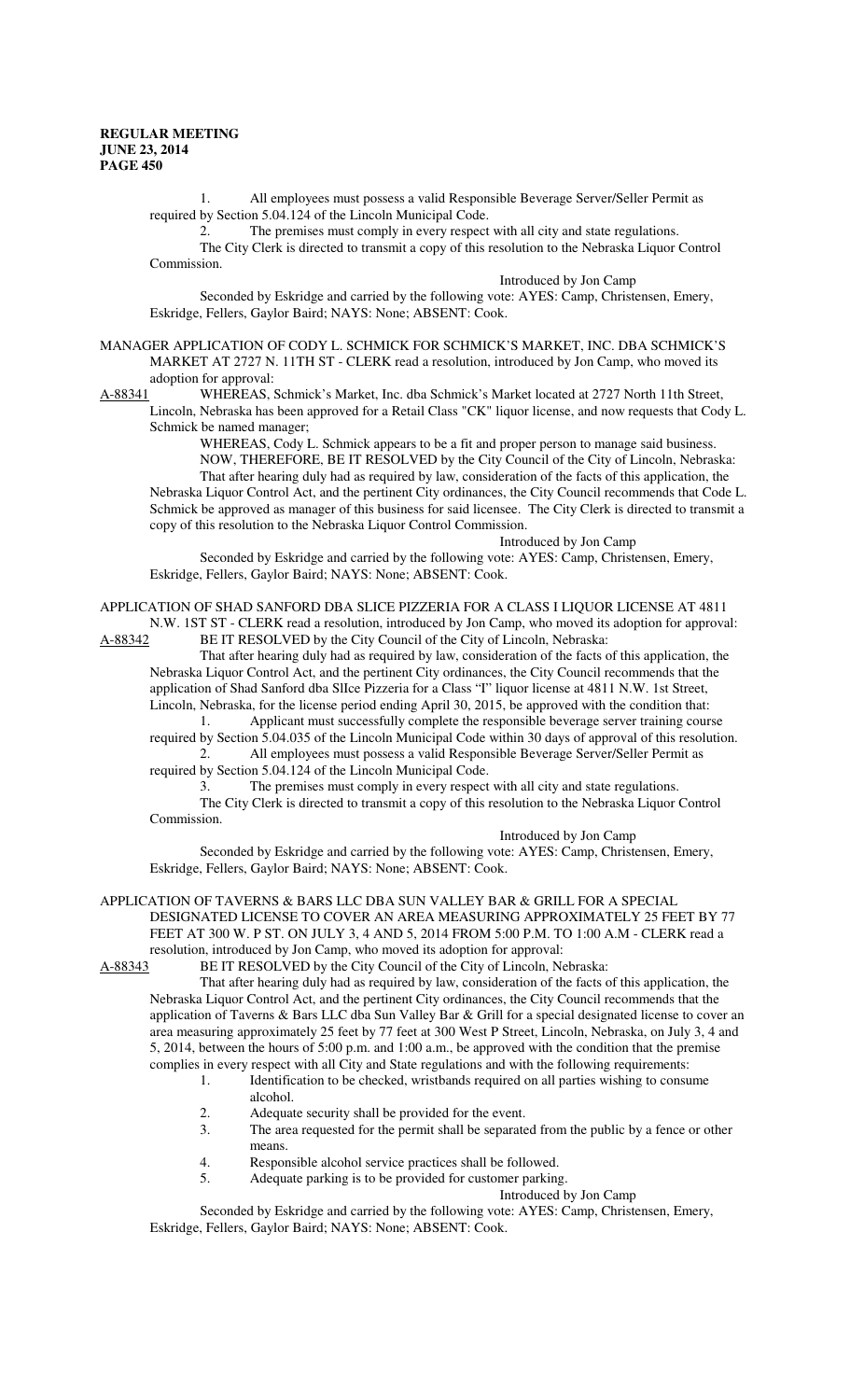APPLICATION OF JAMES ARTHUR VINEYARDS FOR A SPECIAL DESIGNATED LICENSE TO COVER AN AREA MEASURING APPROXIMATELY 12 FT. BY 80 FT. AT 803 Q ST. ON JULY 11, 2014 FROM 10:00 A.M. TO 9:00 P.M., JULY 12, 2014 FROM 9:00 A.M. TO 9:00 P.M., AND ON JULY 13, 2014 FROM 12:00 P.M. TO 6:00 P.M. - CLERK read a resolution, introduced by Jon Camp, who moved its adoption for approval:

A-88344 BE IT RESOLVED by the City Council of the City of Lincoln, Nebraska:

That after hearing duly had as required by law, consideration of the facts of this application, the Nebraska Liquor Control Act, and the pertinent City ordinances, the City Council recommends that the application of James Arthur Vineyards for a special designated license to cover an area measuring approximately 12 feet by 80 feet at 803 Q Street, Lincoln, Nebraska, on July 11, 2014 from 10:00 a.m. to 9:00 p.m., July 12, 2014 from 9:00 a.m. to 9:00 p.m., and on July 13, 2014 from 12:00 p.m. to 6:00 p.m., be approved with the condition that the premises complies in every respect with all City and State regulations and with the following requirements:

- 1. Identification to be checked, wristbands required on all parties wishing to consume alcohol.
- 2. Adequate security shall be provided for the event.<br>3 The area requested for the permit shall be separate
- The area requested for the permit shall be separated from the public by a fence or other means.
- 4. Responsible alcohol service practices shall be followed.

BE IT FURTHER RESOLVED the City Clerk is directed to transmit a copy of this resolution to the Nebraska Liquor Control Commission.

Introduced by Jon Camp

Seconded by Eskridge and carried by the following vote: AYES: Camp, Christensen, Emery, Eskridge, Fellers, Gaylor Baird; NAYS: None; ABSENT: Cook.

# APPLICATION OF KURT KONTOR DBA 501 BAR & GRILL FOR A SPECIAL DESIGNATED LICENSE TO COVER AN AREA MEASURING APPROXIMATELY 90 FT. BY 90 FT. AT 501 W. A ST. ON JULY 5, 2014 FROM 11:00 A.M. TO 2:00 A.M. - CLERK read a resolution, introduced by Jon Camp, who moved its adoption for approval:<br>A-88345 BE IT RESOLV.

BE IT RESOLVED by the City Council of the City of Lincoln, Nebraska:

That after hearing duly had as required by law, consideration of the facts of this application, the Nebraska Liquor Control Act, and the pertinent City ordinances, the City Council recommends that the application of Kurt Kontor dba 501 Bar & Grill for a special designated license to cover an area measuring approximately 90 feet by 90 feet at 501 West A Street, Lincoln, Nebraska, on July 5, 2014, between the hours of 11:00 a.m. and 2:00 a.m., be approved with the condition that the premise complies in every respect with all City and State regulations and with the following requirements:

- 1. Identification to be checked, wristbands required on all parties wishing to consume alcohol.
- 2. Adequate security shall be provided for the event.
- 3. The area requested for the permit shall be separated from the public by a fence or other means.
- 4. Responsible alcohol service practices shall be followed.
- 5. Adequate parking is to be provided for customer parking.

### Introduced by Jon Camp

Seconded by Eskridge and carried by the following vote: AYES: Camp, Christensen, Emery, Eskridge, Fellers, Gaylor Baird; NAYS: None; ABSENT: Cook.

#### APPLICATION OF BARKEL ENTERPRISES INC. DBA PANIC FOR A SPECIAL DESIGNATED LICENSE TO COVER AN AREA MEASURING APPROXIMATELY 100 FT. BY 50 FT. AT 200 S. 18TH ST. ON JULY 11 AND 12, 2014 FROM 10:00 A.M. TO 2:00 A.M. - CLERK read a resolution, introduced by Jon Camp, who moved its adoption for approval:

A-88346 BE IT RESOLVED by the City Council of the City of Lincoln, Nebraska:

That after hearing duly had as required by law, consideration of the facts of this application, the Nebraska Liquor Control Act, and the pertinent City ordinances, the City Council recommends that the application of Barkel Enterprises Inc. dba Panic for a special designated license to cover an area measuring approximately 100 feet by 50 feet at 200 South 18th Street, Lincoln, Nebraska, on July 11 and 12, 2014, between the hours of 10:00 a.m. and 2:00 a.m., be approved with the condition that the premise complies in every respect with all City and State regulations and with the following requirements:

- 1. Identification to be checked, wristbands required on all parties wishing to consume alcohol.
- 2. Adequate security shall be provided for the event.
- 3. The area requested for the permit shall be separated from the public by a fence or other means.
- 4. Responsible alcohol service practices shall be followed.
- 5. Adequate parking is to be provided for customer parking.

Introduced by Jon Camp

Seconded by Eskridge and carried by the following vote: AYES: Camp, Christensen, Emery, Eskridge, Fellers, Gaylor Baird; NAYS: None; ABSENT: Cook.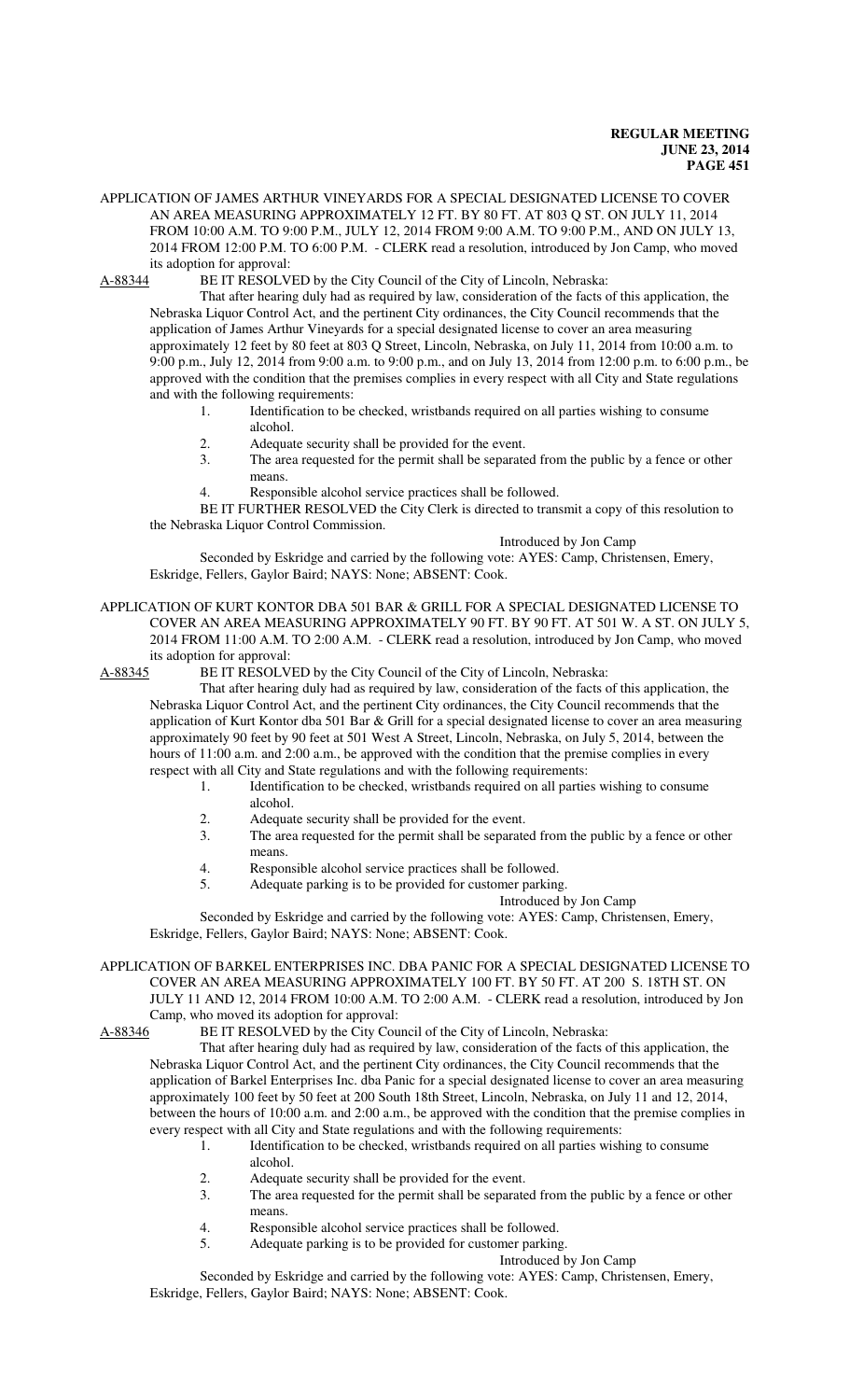## **ORDINANCES - 2ND READING & RELATED RESOLUTIONS (as required)**

- TEXT AMENDMENT NO. 14004 AMENDING SECTION 27.63.320 RELATING TO SPECIAL PERMITS TO ALLOW COMMUNITY UNIT PLANS IN THE R-7 AND R-8 ZONING DISTRICT BY SPECIAL PERMIT; AMENDING SECTION 27.65.020, COMMUNITY UNIT PLAN REQUIREMENTS, TO ALLOW COMMUNITY UNIT PLANS IN THE R-7 AND R-8 ZONING DISTRICTS AND PROVIDING FOR THE CALCULATION OF THE MAXIMUM PERMITTED DENSITY THEREOF; AMENDING THE CATCHHEAD OF SECTION 27.65.070 TO REFLECT ITS APPLICABILITY TO COMMUNITY UNIT PLANS IN THE R-7 AND R-8 ZONING DISTRICTS; AMENDING SECTION 27.65.090 RELATING TO PARKING WITHIN COMMUNITY UNIT PLANS TO ALLOW THE PLANNING COMMISSION TO MAKE CERTAIN MODIFICATIONS TO THE PARKING REQUIREMENTS SET FORTH IN CHAPTER 27.67; AMENDING SECTION 27.67.040 TO ESTABLISH THE PARKING REQUIREMENT FOR DWELLINGS FOR NONRELATED PERSONS FOR FOUR TO SIX PERSONS LIVING AS A SINGLE HOUSEKEEPING UNIT PERMITTED UNDER A COMMUNITY UNIT PLAN AS ONE SPACE PER RESIDENT; AND AMENDING SECTION 27.67.065 TO DELETE SPECIAL PARKING REQUIREMENTS FOR COMMUNITY UNIT PLANS. (RELATED ITEMS: 14-71, 14R-166) - CLERK read an ordinance, introduced by Leirion Gaylor Baird, amending Title 27 of the Lincoln Municipal Code by amending Section 27.63.320 relating to special permits to allow community unit plans in the R-7 and R-8 zoning districts by special permit; amending Section 27.65.020 (Community Unit Plan Requirements) to allow community unit plans in the R-7 and R-8 zoning districts and providing for the calculation of the maximun permitted density thereof; amending the catchhead of Section 27.65.070 to reflect its applicability to community unit plans in the R-7 and R-8 zoning districts; amending Section 27.65.090 relating to parking within community unit plans to allow the Planning Commission to make certain modifications to the parking requirements set forth in Chapter 27.67; amending Section 27.67.040 to establish the parking requirement for Dwellings for Nonrelated Persons for four to six persons living as a single housekeeping unit permitted under a community unit plan as one space per resident; amending Section 27.67.065 to delete special parking requirements for community unit plans; and repealing Sections 27.63.320, 27.65.020, 27.65.070, 27.65.090, 27.67.040, and 27.67.065 of the Lincoln Municipal Code as hitherto existing, the second time.
- TEXT AMENDMENT 14005 APPLICATION OF ELSEY PARTNERS TO AMEND CHAPTER 3.35 OF THE DESIGN STANDARDS FOR COMMUNITY UNIT PLANS TO PROVIDE MAXIMUM DENSITY STANDARDS FOR THE R-7 AND R-8 RESIDENTIAL ZONING DISTRICTS AND TO PROVIDE FOR THE CALCULATION OF A TOTAL MAXIMUM DENSITY AND MAXIMUM CLUSTER DENSITY FOR DWELLING UNITS WHEN THE PROPERTY WITHIN THE BOUNDARIES OF A CUP INCLUDES PROPERTY LOCATED IN MORE THAN ONE RESIDENTIAL ZONING DISTRICT. (RELATED ITEMS: 14-71, 14R-166, 14R-164, 14-73) (ACTION DATE: 6/30/14)
- COMP. PLAN CONFORMANCE 14011 APPROVING THE ANTELOPE VALLEY REDEVELOPMENT PLAN TO ADD THE "ELEVEN HUNDRED Y STREET PROJECT" FOR 126 DWELLING UNITS ON APPROXIMATELY 2.2 ACRES, GENERALLY LOCATED BETWEEN 10TH STREET ON THE WEST, Y STREET ON THE SOUTH, N. 12TH STREET ON THE EAST AND THE EAST/WEST ALLEY BETWEEN Y STREET AND CHARLESTON STREET ON THE NORTH. (RELATED ITEMS: 14-71, 14R-166, 14R-164, 14-73) (ACTION DATE: 6/30/14)
- CHANGE OF ZONE 14011 APPLICATION OF ELSEY PARTNERS FOR A CHANGE OF ZONE FROM B-3 COMMERCIAL DISTRICT, R-4 RESIDENTIAL DISTRICT AND I-1 INDUSTRIAL DISTRICT TO R-8 RESIDENTIAL DISTRICT ON PROPERTY GENERALLY LOCATED AT NORTH 10TH STREET AND Y STREET. (RELATED ITEMS: 14-71, 14R-166, 14R-164, 14-73) - CLERK read an ordinance, introduced by Leirion Gaylor Baird, amending the Lincoln Zoning District Maps adopted by reference and made a part of Title 27 of the Lincoln Municipal Code, pursuant to Section 27.05.020 of the Lincoln Municipal Code, by changing the boundaries of the districts established and shown thereon, the second time.
- APPROVING A STARTRAN TRANSPORTATION AGREEMENT BETWEEN THE CITY OF LINCOLN AND THE BOARD OF REGENTS OF THE UNIVERSITY OF NEBRASKA TO EXPAND THE EXISTING TRANSIT SERVICE TO INCLUDE SERVICE FROM BOTH CAMPUSES TO INNOVATION CAMPUS FOR A TERM OF AUGUST 24, 2015 THROUGH AUGUST 14, 2020 - CLERK read and ordinance, introduced by Leirion Gaylor Baird, approving the StarTran Transportation Agreement between the City of Lincoln and the Board of Regents of the University of Nebraska for expanded bus service in conjunction with the UNL Transportation Program to include service to Innovation Campus for a five year term beginning August 24, 2015, the second time.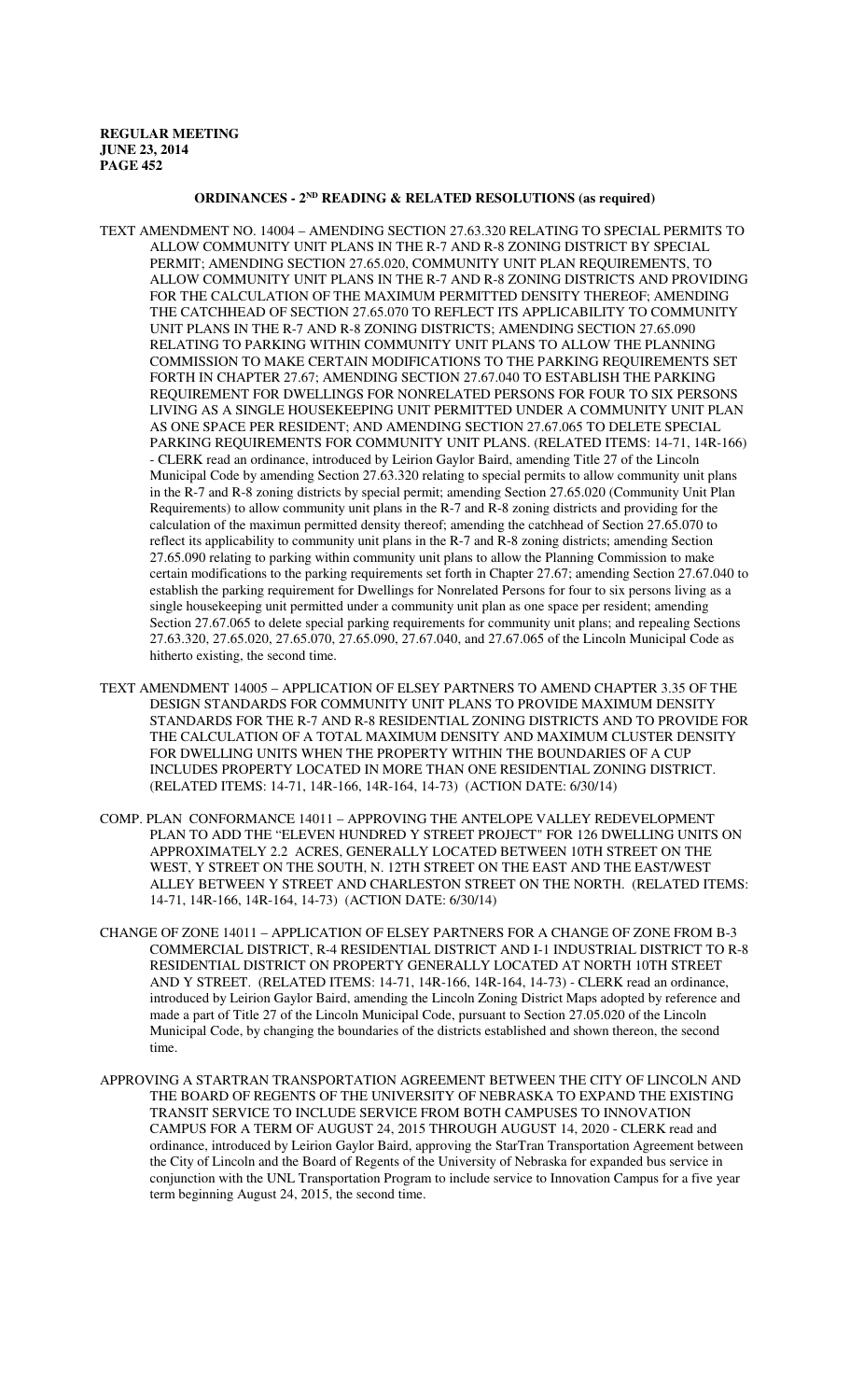APPROVING A LEASE AGREEMENT BETWEEN THE CITY OF LINCOLN AND LOBO'S CITY MEX, INC. FOR THE LEASE OF PROPERTY GENERALLY LOCATED AT 344 NORTH 27TH STREET FOR A TWO YEAR TERM - CLERK read an ordinance, introduced by Leirion Gaylor Baird, accepting and approving a Lease Agreement between the City of Lincoln and Lobo's City Mex, Inc. For the lease of City owned property generally located at 344 North  $27<sup>th</sup>$  Street for a two year term with the option to renew for four additional two year terms, the second time.

#### **PUBLIC HEARING - RESOLUTIONS**

APPROVING AN INTERLOCAL MASTER FACILITY USE AGREEMENT BETWEEN LINCOLN PUBLIC SCHOOLS AND THE CITY OF LINCOLN ESTABLISHING AN EQUITABLE METHOD FOR SHARING COSTS ASSOCIATED WITH SHARED USE OF FACILITIES MANAGED BY EACH OF THE PARTIES. (6/9/14 - PUBLIC HEARING & ACTION CONT'D 2 WEEKS TO 6/23/14) (REQUEST TO PLACE ON PENDING, NO DATE CERTAIN) (PLACED ON PENDING, NO DATE CERTAIN; WILL HAVE CON'T P.H.; 6-0) - PRIOR to reading:

CAMP Moved to place Bill No. 14R-155 on Pending, No Date Certain. (Will have cont'd P.H.) Seconded by Christensen and carried by the following vote: AYES: Camp, Christensen, Emery, Eskridge, Fellers, Gaylor Baird; NAYS: None; ABSENT: Cook.

COMP. PLAN CONFORMANCE 14010 – APPROVING THE ASSIGNMENT OF A PERMANENT CONSERVATION EASEMENT TO THE CITY OF LINCOLN FOR THE PURPOSE OF PRESERVING FLOOD STORAGE VOLUME IN THE SALT CREEK STORAGE AREA, ON PROPERTY GENERALLY LOCATED AT S. 1ST STREET AND W. SOUTH STREET - PRIOR to reading: Gaylor Baird Moved MTA #1 to amend Bill No. 14R-165 in the following manner:

1. Amend Attachment "A" Assignment of Easement by inserting in the blank lines within Recital A. the date of April 18, and to insert the Instrument #2014-013263. Seconded by Camp and carried by the following vote: AYES: Camp, Christensen, Emery,

Eskridge, Fellers, Gaylor Baird; NAYS: None; ABSENT: Cook.

CLERK Read the following resolution, introduced by Gaylor Baird, who moved its adoption as amended: A-88347 WHEREAS, the City of Lincoln desires to accept an assignment of a conservation easement to preserve flood storage volume in the Salt Creek Storage Area over approximately 5,625 square feet of property ("Burdened Property") generally located in the southeast corner of Lot 2, Talbert Industrial Park Addition, commonly known as 177 W. South Street, and legally described as:

Beginning at the southeast corner of Lot 2, Talbert Industrial Park, Lincoln, Lancaster County, Nebraska, proceed north a distance of 100 feet; thence westerly a distance of 56.25 feet; thence south a distance of 100 feet; thence easterly a distance of 56.25 feet to the point of beginning;

WHEREAS, the City of Lincoln is authorized to accept and hold this conservation easement under the terms of the Conservation and Preservation Easement Act (Neb. Rev. Stat. §§ 76-2,111 to 76,2,118); and

WHEREAS, Neb. Rev. Stat. § 76-2,112 requires that, in order to minimize conflicts with land use planning, the proposed assignment of the conservation easement must be submitted to the Lincoln City - Lancaster County Planning Commission for comments regarding the conformity of the conservation easement to the Lincoln City Comprehensive Plan prior to acceptance of the assignment by the City of Lincoln; and

WHEREAS, the Planning Commission found this proposed conservation easement to be in conformity with the Comprehensive Plan as approved by Resolution No. PC-01396 on May 28, 2014.

NOW, THEREFORE, BE IT RESOLVED by the City Council of the City of Lincoln, Nebraska: That the attached Assignment of Easement marked as Attachment "A" to be assigned by Danniel L. Dallman, Trustee of the Danniel L. Dallman Revocable Trust, and Rebecca L. Dallman, Trustee of the Rebecca L. Dallman Revocable Trust, to the City of Lincoln to restrict the use of the Burdened Property to

preserve flood storage volume in the Salt Creek Storage Area, is hereby found to be in conformance with the Lincoln City Comprehensive Plan. Introduced by Leirion Gaylor Baird

Seconded by Camp and carried by the following vote: AYES: Camp, Christensen, Emery, Eskridge, Fellers, Gaylor Baird; NAYS: None; ABSENT: Cook.

## **ORDINANCES - 3<sup>RD</sup>** READING & RELATED RESOLUTIONS (as required)

COMP. PLAN CONFORMANCE 13020 - DECLARING APPROXIMATELY 9.37 ACRES OF PROPERTY GENERALLY LOCATED AT SOUTH 84TH STREET AND SOUTH STREET AS SURPLUS PROPERTY. (RELATED ITEMS: 14-66, 14-65, 14-67, 14R-161) - CLERK read an ordinance, introduced by Carl Eskridge, declaring approximately 9.37 acres of city owned property generally located at S. 84<sup>th</sup> St. and South St. as surplus, the third time.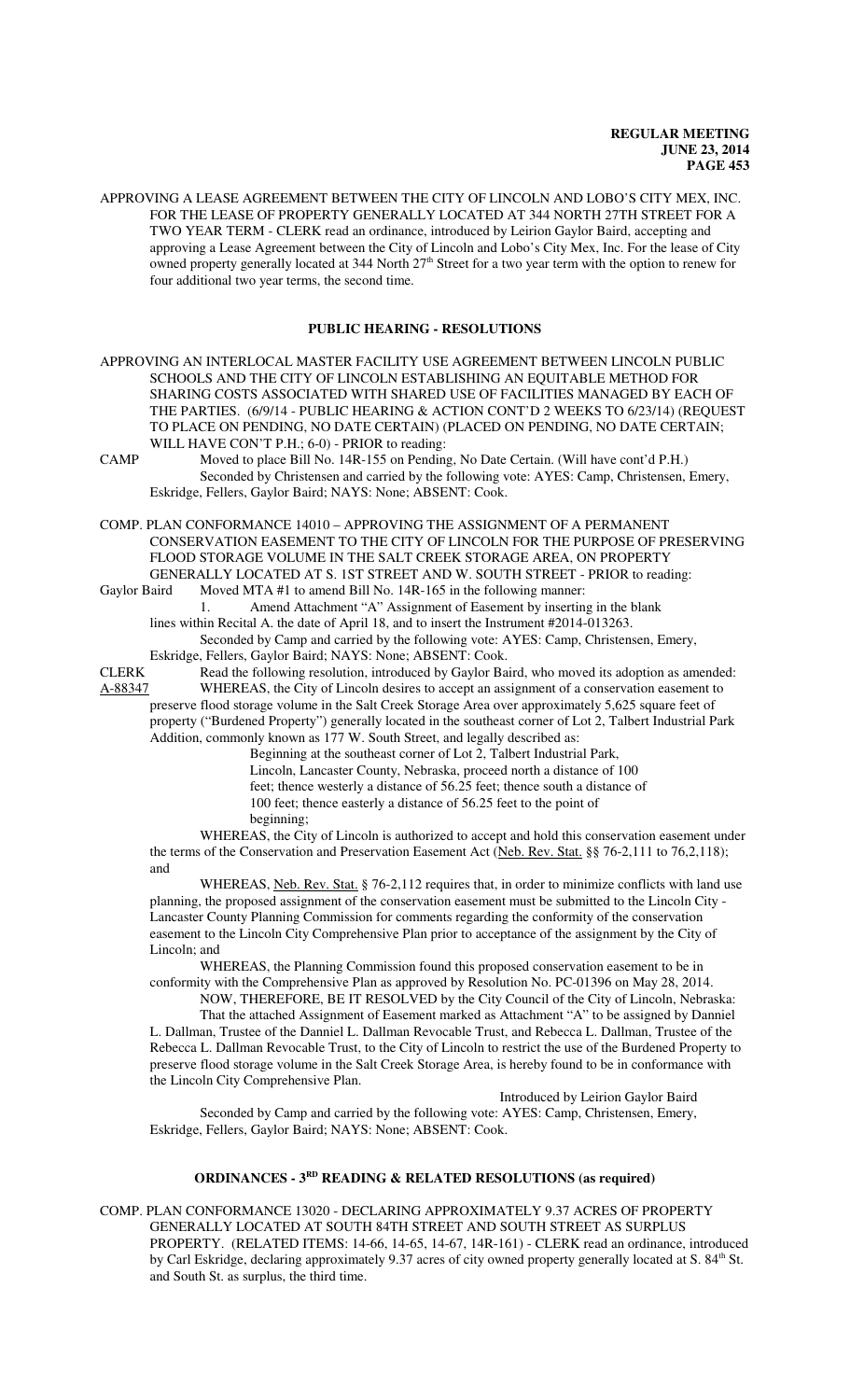ESKRIDGE Moved to pass the ordinance as read.

Seconded by Christensen and carried by the following vote: AYES: Camp, Christensen, Emery, Eskridge, Fellers, Gaylor Baird; NAYS: None; ABSENT: Cook.

The ordinance, being numbered **#20041**, is recorded in Ordinance Book #209, Page .

APPROVING A REAL ESTATE SALES AGREEMENT FOR THE SALE OF APPROXIMATELY 9.37 ACRES OF SURPLUS PROPERTY GENERALLY LOCATED AT 2201 S. 84TH STREET TO THE LINCOLN HOUSING AUTHORITY. (RELATED ITEMS: 14-66, 14-65, 14-67, 14R-161) - PRIOR to reading:

CHRISTENSEN Moved to Delay Action on Bill No. 14-65 for two weeks to July 14, 2014 with continued Public Hearing.

Seconded by Eskridge and carried by the following vote: AYES: Christensen, Emery, Eskridge, Fellers, Gaylor Baird; NAYS: Camp; ABSENT: Cook.<br>CI ERK Read an ordinance introduced by Carl Eskride

- Read an ordinance, introduced by Carl Eskridge, approving a Real Estate Purchase Agreement for the sale of a portion of Lot 51, Irregular Tract, located in Section 34, Township 10 North, Range 7 East of the 6<sup>th</sup> P.M., to The Housing Authority of the City of Lincoln. Said portion of Lot 51 I.T. is described as Parcel 2 and more particularly described & depicted on Exhibit A attached to the Real Estate Purchase Agreement, the third time.
- CHANGE OF ZONE 14012 APPLICATION OF THE LINCOLN HOUSING AUTHORITY FOR A CHANGE OF ZONE FROM R-1 RESIDENTIAL DISTRICT AND P PUBLIC USE DISTRICT TO R-3 RESIDENTIAL DISTRICT AND FROM R-1 RESIDENTIAL DISTRICT TO P PUBLIC USE DISTRICT ON PROPERTY GENERALLY LOCATED AT SOUTH 84TH STREET AND SOUTH STREET. (RELATED ITEMS: 14-66, 14-65, 14-67, 14R-161) - PRIOR to reading:
- CHRISTENSEN Moved to Delay Action on Bill No. 14-65 for two weeks to July 14, 2014 with continued Public Hearing.

Seconded by Eskridge and carried by the following vote: AYES: Christensen, Emery, Eskridge, Fellers, Gaylor Baird; NAYS: Camp; ABSENT: Cook.

- CLERK Read an ordinance, introduced by Carl Eskridge, amending the Lincoln Zoning District Maps adopted by reference and made a part of Title 27 of the Lincoln Municipal Code, pursuant to Section 27.05.020 of the Lincoln Municipal Code, by changing the boundaries of the districts established and shown thereon, the third time.
- SPECIAL PERMIT 14009 APPLICATION OF LINCOLN HOUSING AUTHORITY TO DEVELOP THE LINCOLN HOUSING AUTHORITY 84TH STREET SITE COMMUNITY UNIT PLAN FOR 72 DWELLING UNITS, WITH A REQUESTED WAIVER TO ALLOW MORE THAN 40 DWELLING UNITS ON A DEAD END STREET, ON PROPERTY GENERALLY LOCATED AT SOUTH 84TH STREET AND SOUTH STREET. (RELATED ITEMS: 14-66, 14-65, 14-67, 14R-161) (ACTION DATE 6/23/14) - PRIOR to reading:
- CHRISTENSEN Moved to Delay Action on Bill No. 14R-161 for two weeks to July 14, 2014 with continued Public Hearing.

Seconded by Eskridge and carried by the following vote: AYES: Christensen, Emery, Eskridge, Fellers, Gaylor Baird; NAYS: Camp; ABSENT: Cook.

APPROVING A REAL ESTATE PURCHASE AGREEMENT BETWEEN THE CITY OF LINCOLN AND THE UNIVERSITY OF NEBRASKA FOR THE SALE OF SURPLUS PROPERTY GENERALLY LOCATED SOUTH OF V STREET BETWEEN NORTH 4TH STREET AND NORTH 6TH STREET FOR THE BRESLOW ICE CENTER. (RELATED ITEMS: 14-68, 14R-163) - CLERK read an ordinance, introduced by Carl Eskridge, approving a Real Estate Purchase Agreement between the City of Lincoln and the University of Nebraska authorizing the sale of City owned property described as Lot 1, Block 1, West Haymarket Addition, Lincoln, Lancaster County, Nebraska, generally located south of V St. between N. 4<sup>th</sup> St. & N.  $6<sup>th</sup>$  St., the third time.<br>ESKRIDGE Moved to pass the order

Moved to pass the ordinance as read.

Seconded by Fellers and carried by the following vote: AYES: Camp, Christensen, Emery, Eskridge, Fellers, Gaylor Baird; NAYS: None; ABSENT: Cook.

The ordinance, being numbered **#20042**, is recorded in Ordinance Book #209, Page .

APPROVING AN OPERATIONS AGREEMENT BETWEEN THE CITY OF LINCOLN AND THE UNIVERSITY OF NEBRASKA FOR THE CONSTRUCTION AND OPERATION OF THE BRESLOW ICE HOCKEY CENTER AND OTHER RELATED FACILITIES ON PROPERTY GENERALLY LOCATED SOUTH OF V STREET BETWEEN NORTH 4TH STREET AND NORTH 6TH STREET. (RELATED ITEMS: 14-68, 14R-163) (ACTION DATE: 6/23/14) - CLERK read the following resolution, introduced by Carl Eskridge, who moved its adoption:

A-88348 BE IT RESOLVED by the City Council of the City of Lincoln, Nebraska:

That the attached Operations Agreement between the City of Lincoln, Nebraska, and the Board of Regents of the University of Nebraska, for the construction and operation of the Breslow Center and other related facilities on Lot 1, Block 1, West Haymarket Addition, Lincoln, Lancaster County, Nebraska, upon the terms and conditions set forth therein, is hereby approved, and the Mayor is authorized to execute the same on behalf of the City of Lincoln.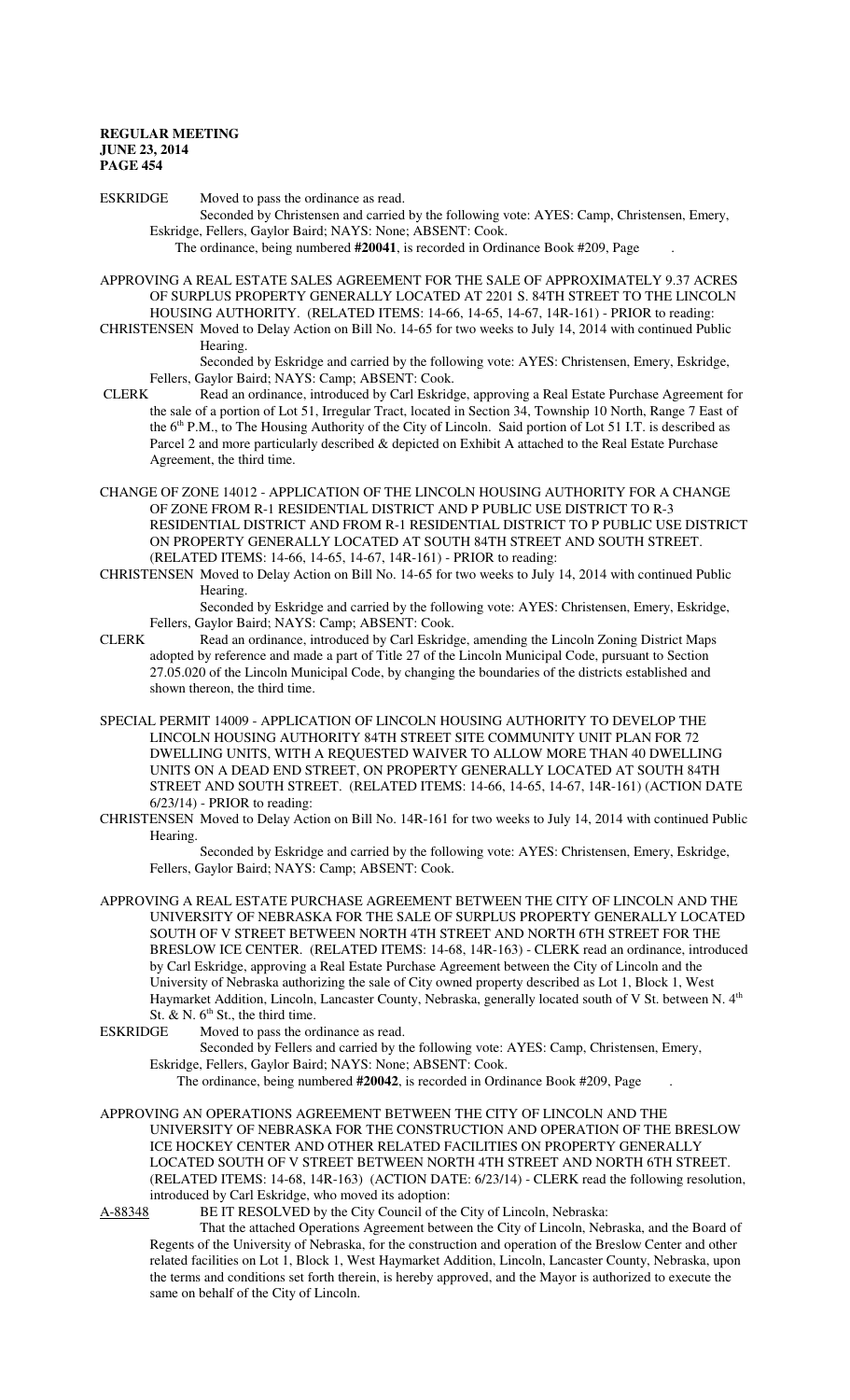The City Clerk is directed to forward one fully executed original of said Operations Agreement to Jocelyn Golden, Assistant City Attorney, for transmittal to the University of Nebraska. Introduced by Carl Eskridge

Seconded by Christensen and carried by the following vote: AYES: Camp, Christensen, Emery, Eskridge, Fellers, Gaylor Baird; NAYS: None; ABSENT: Cook.

#### **ORDINANCES - 1ST READING & RELATED RESOLUTIONS (as required)**

- ANNEXATION 14003 AMENDING THE LINCOLN CORPORATE LIMITS MAP BY ANNEXING APPROXIMATELY 34 ACRES GENERALLY LOCATED AT S. 63RD ST. AND YANKEE HILL RD - CLERK read an ordinance, introduced by Jon Camp, annexing and including the below described land as part of the City of Lincoln, Nebraska and amending the Corporate Limits Map attached to and made a part of Ordinance No. 18208, to reflect the extension of the corporate limits boundary of the City of Lincoln, Nebraska established and shown thereon, the first time.
- CHANGE OF ZONE 04075E AMENDING THE VILLAGE GARDENS PLANNED UNIT DEVELOPMENT BY EXPANDING THE BOUNDARY BY APPROXIMATELY 34 ACRES; FOR A CHANGE OF ZONE FROM AG AGRICULTURAL DISTRICT TO R-3 RESIDENTIAL DISTRICT PUD; FOR A PLANNED UNIT DEVELOPMENT DISTRICT DESIGNATION OF SAID PROPERTY; AND FOR A DEVELOPMENT PLAN WHICH PROPOSES MODIFICATIONS TO THE ZONING ORDINANCE AND LAND SUBDIVISION ORDINANCE TO ALLOW AN ELDERLY AND RETIREMENT HOUSING FACILITY AND AN ADDITIONAL 92 SINGLE-FAMILY DWELLING LOTS ON THE UNDERLYING R-3 ZONED AREA, ON PROPERTY GENERALLY LOCATED AT S. 63RD ST. AND YANKEE HILL RD. (RELATED ITEMS: 14-76, 14-77) - CLERK read an ordinance, introduced by Jon Camp, amending the Lincoln Zoning District Maps attached to and made a part of Title 27 of the Lincoln Municipal Code, as provided by Section 27.05.020 of the Lincoln Municipal Code, by changing the boundaries of the districts established and shown thereon, the first time.

### **RESOLUTIONS - 1ST READING**

- COMP. PLAN AMENDMENT 14003 AMENDING THE 2040 LINCOLN-LANCASTER COUNTY COMPREHENSIVE PLAN TO ADOPT THE LINCOLN WATER SYSTEM FACILITIES MASTER PLAN.
- REAPPOINTING EMILY CASPER, LUANN FINKE, AND SCOTT E. HOFELING TO THE COMMUNITY FORESTRY ADVISORY BOARD FOR A TERM EXPIRING AUGUST 14, 2017.
- REAPPOINTING KATHLEEN NEARY, RICK POORE AND DONALD R. STADING TO THE CHARTER REVISION COMMISSION FOR A TERM EXPIRING JULY 15, 2018.
- REAPPOINTING HEATHER BAKER, ROGER (R.J.) LIPERT AND RUSSELL F. MILLER TO THE ALARM REVIEW BOARD FOR A TERM EXPIRING JULY 1, 2016.
- REAPPOINTING PAUL BARNETT, STEVEN EGGLAND, JOHN NEAL TO THE TELECOMMUNICATION/CABLE TELEVISION ADVISORY BOARD FOR A TERM EXPIRING JULY 1, 2017.
- APPOINTING SHERRIE NELSON TO THE PARKS AND RECREATION ADVISORY BOARD FOR A TERM EXPIRING APRIL 27, 2015.
- APPOINTING OLIVE MARTIN AND EMILY GRAUL TO THE PARKS AND RECREATION ADVISORY BOARD FOR A TERM EXPIRING JUNE 1, 2015.
- APPROVING A REDEVELOPMENT AGREEMENT BETWEEN THE CITY OF LINCOLN AND KFA 1208, LLC FOR THE RENOVATION OF THE THIRD AND FOURTH FLOORS OF THE EXISTING STRUCTURE AT 1208 O ST.
- ACCEPTING THE REPORT OF NEW AND PENDING CLAIMS AGAINST THE CITY AND APPROVING DISPOSITION OF CLAIMS SET FORTH FOR THE PERIOD OF JUNE 1-15, 2014.

#### **OPEN MICROPHONE - NONE**